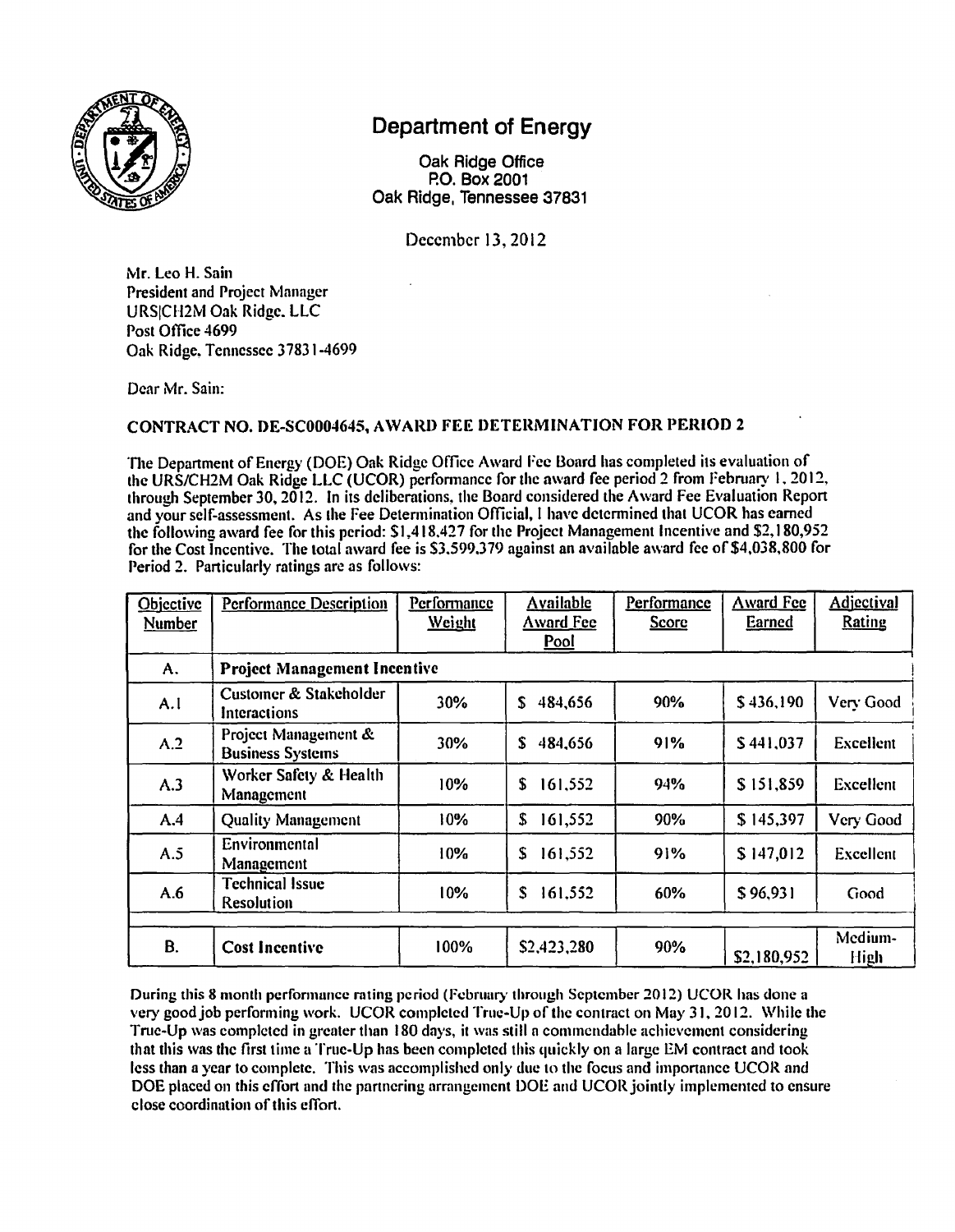## **CONTRACT NO. DE-SC0004645, AWARD FEE DETERMINATION FOR PERIOD 2**

Contract change proposals (CCP) submitted met the requirements of Federal Acquisition Regulation. UCOR responded to questions and negotiations in a timely manner to resolve multiple CCP within the 180 day lime period. Also during this period UCOR successfully transitioned from their initial 6 monlh interim Performance Measurement Baseline (PMB) to the complete *S* year PMB which goes through July 2016. which was a pre-requisite for scheduling the Earned Values Management System (EVMS) Certification Review by DOE Headquaners (HQ) Acquisition and Project Management (APM) staff.

The EVMS Review was successfully conducted on schedule, during the week of March 26-30. 2012. HQ APM formally notified UCOR of EVMS Certification by letter dated July 16, 2012, a month earlier than planned. Monthly contract perfonnance repons from the UCOR EVMS accurately reflect status. progress. and perfonnance against approved contract baselines. Through September. total contract performance indicators show a cumulative schedule performance index  $(SPI)$  of 1.01 (ahead of schedule) and a cumulative cost performance index **(CPI)** of 1.04 {under cost). The total contract Variance-at-Completion forecasts a \$4S Million (M) under run against a PMB Budget-at-Completion of \$1,355M vs. an estimate at completion (EAC) of \$1,310M. These figures reflect a contract that is performing well against authorized cost and schedule plans.

Other key accomplishments during period 2 include completing demolition of all 18 K-25 East Wing Non-Tc99 building units ahead of schedule. Shipping of building debris is 9 percent ahead of schedule, and cumulatively, convener shipments are 23 percent ahead of schedule. The project successfully conducted an UCOR Management Self Assessment and Readiness Assessment for K-25 Sodium Fluoride (NaF) Trap Removal with the DOE Readiness Assessment scheduled for October.

UCOR has cooperatively and proactively worked with DOE in transitioning the K-27 facility from a cold and dark safe standby mode to an operations mode. This process involved several key technical safety basis document changes which were developed collaboratively with DOE. submitted in a timely manner. and met the necessary quality standards.

However, over the past 8 months, UCOR has continued to struggle in the area of nuclear safety. Revision 18 of the Documented Safety Analysis (DSA) and Technical Safety Review (TSR) for K-2S/K-27 were submitted and determined to not be approvable. Additionally, the schedule for the safety basis revision submittal for removing the NaF traps, surge tanks, and monoliths has continued to slip. UCOR's delay in reaching a final decision regarding fixative vs. foaming for the Tc-99 contaminated units has had a negative effect on progress in this area of K-25. The foaming decision affects characterization and equipment/piping removal activities that are impacting project schedule and cost.

This Award Fee Determination provides reasonable assurance the DOE fairly executed the Performance Evaluation Management Plan for Period 2.